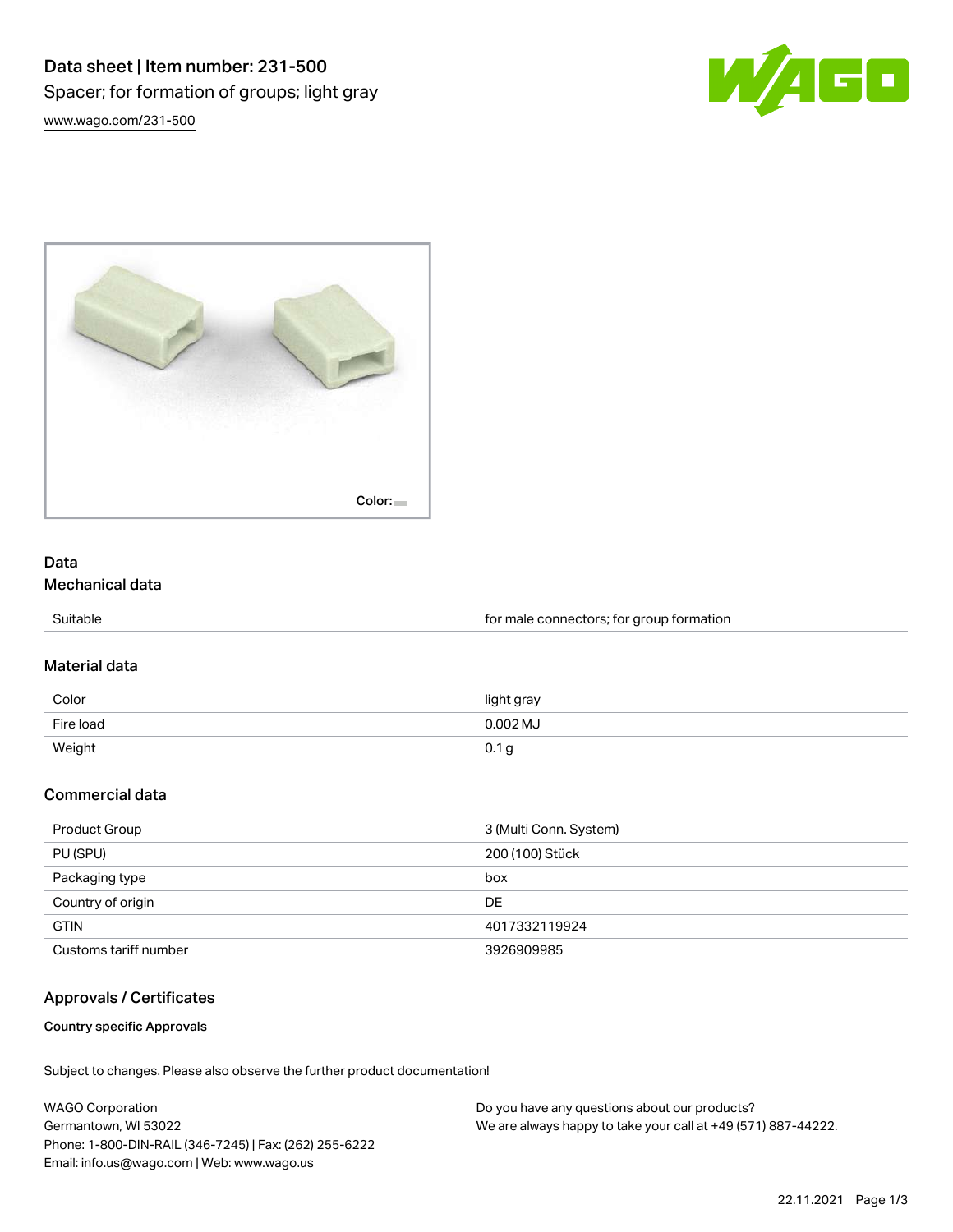# Data sheet | Item number: 231-500

[www.wago.com/231-500](http://www.wago.com/231-500)



| Logo                              | Approval                                    | <b>Additional Approval Text</b> |               | Certificate<br>name |
|-----------------------------------|---------------------------------------------|---------------------------------|---------------|---------------------|
|                                   | <b>CSA</b><br>DEKRA Certification B.V.      | C <sub>22.2</sub>               |               | 1466354             |
|                                   |                                             |                                 |               |                     |
| <b>Downloads</b><br>Documentation |                                             |                                 |               |                     |
|                                   |                                             |                                 |               |                     |
| <b>Additional Information</b>     |                                             |                                 |               |                     |
| Technical explanations            |                                             | 2019 Apr 3                      | pdf<br>2.0 MB | Download            |
|                                   |                                             |                                 |               |                     |
|                                   | <b>Environmental Product Compliance</b>     |                                 |               |                     |
| <b>Compliance Search</b>          |                                             |                                 |               |                     |
|                                   | Environmental Product Compliance 231-500    |                                 | <b>URL</b>    | Download            |
|                                   | Spacer; for formation of groups; light gray |                                 |               |                     |

Installation Notes

Installation

Subject to changes. Please also observe the further product documentation!

WAGO Corporation Germantown, WI 53022 Phone: 1-800-DIN-RAIL (346-7245) | Fax: (262) 255-6222 Email: info.us@wago.com | Web: www.wago.us

Do you have any questions about our products? We are always happy to take your call at +49 (571) 887-44222.